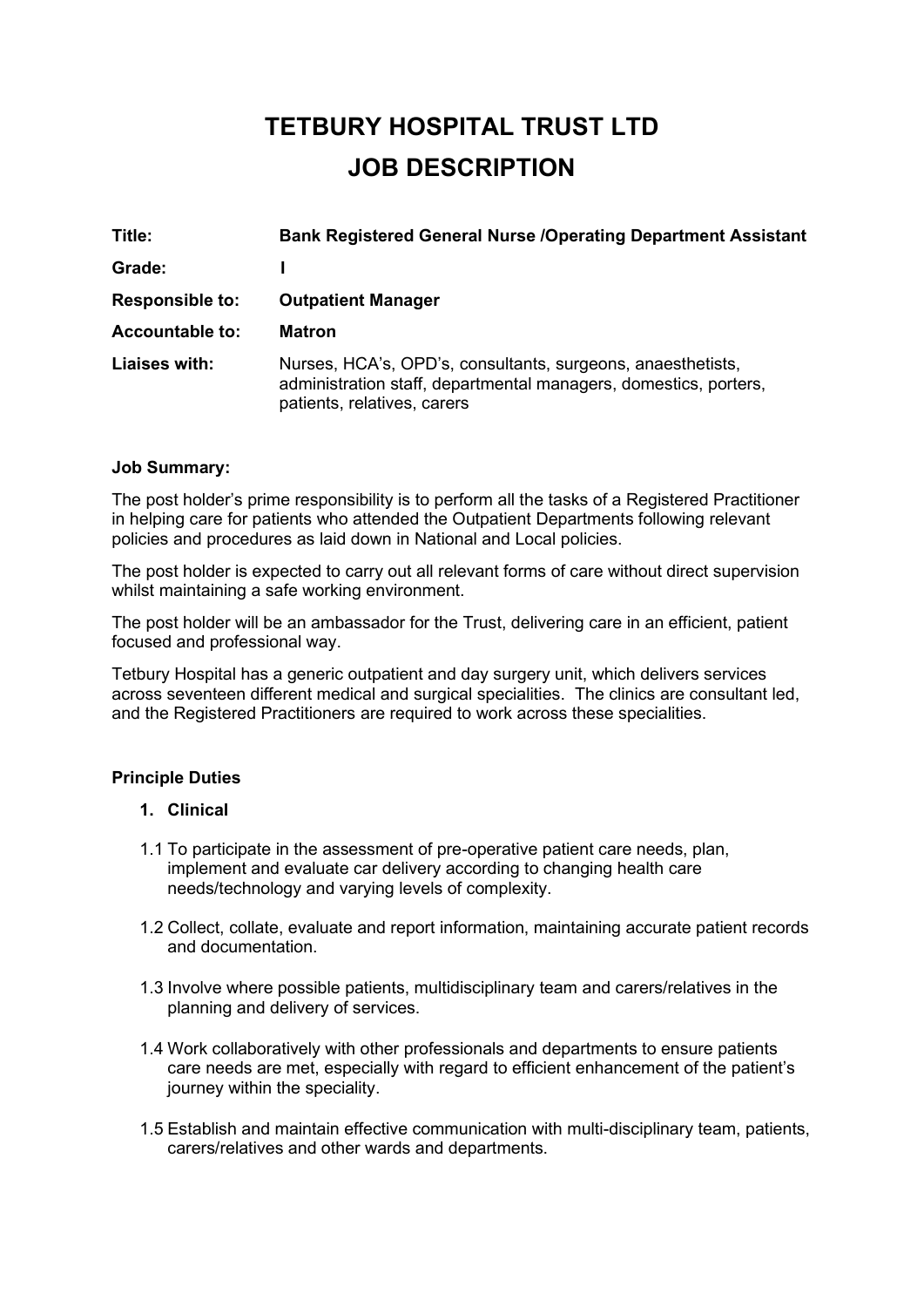- 1.6 Recognise and respond appropriately to urgent and emergency situations in the Trust when required following appropriate training.
- 1.7 Treat all information regarding clients and patients as confidential.
- 1.8 Participate in local decontamination and sterilisation procedures as per Trust policy.
- 1.9 Ensure patient's records are maintained and that documentation reflects care provided.
- 1.10 Maintain safe custody of drugs in compliance with Trust policy.
- 1.11 Fulfil all mandatory training requirements.

1.12 Be prepared to work flexibly in undertaking other duties as required, both within and outside of the designated service area.

#### **2. Management**

- 2.1 Support the Outpatient Department manager to maximise best use of clinical resources, implementing best practice in patient flow and the patient's journey.
- 2.2 Ensure the effective and efficient use of physical and financial resources.
- 2.3 Promote the development of services within the speciality area and assist the Outpatient Manager to implement change.
- 2.4 Monitor health, safety and security of self and others and implement best practice within the theatre suite.
- 2.5 Responsible for stock control, liaising with internal/external auditors.
- 2.6 To ensure that the patients valuables and possessions are cared for in accordance with Trust policy.

#### **3. Education and Development**

- 3.1 Develop own clinical knowledge.
- 3.2 Ensure own compliance with mandatory training and national requirements.
- 3.3 Participate in multi-disciplinary meetings.
- 3.4 Maintain a Professional Portfolio and complete Continuous Personal Development as required by their Registering Body

#### **4. Clinical Governance**

4.1 Participate as required in the annual departmental audit.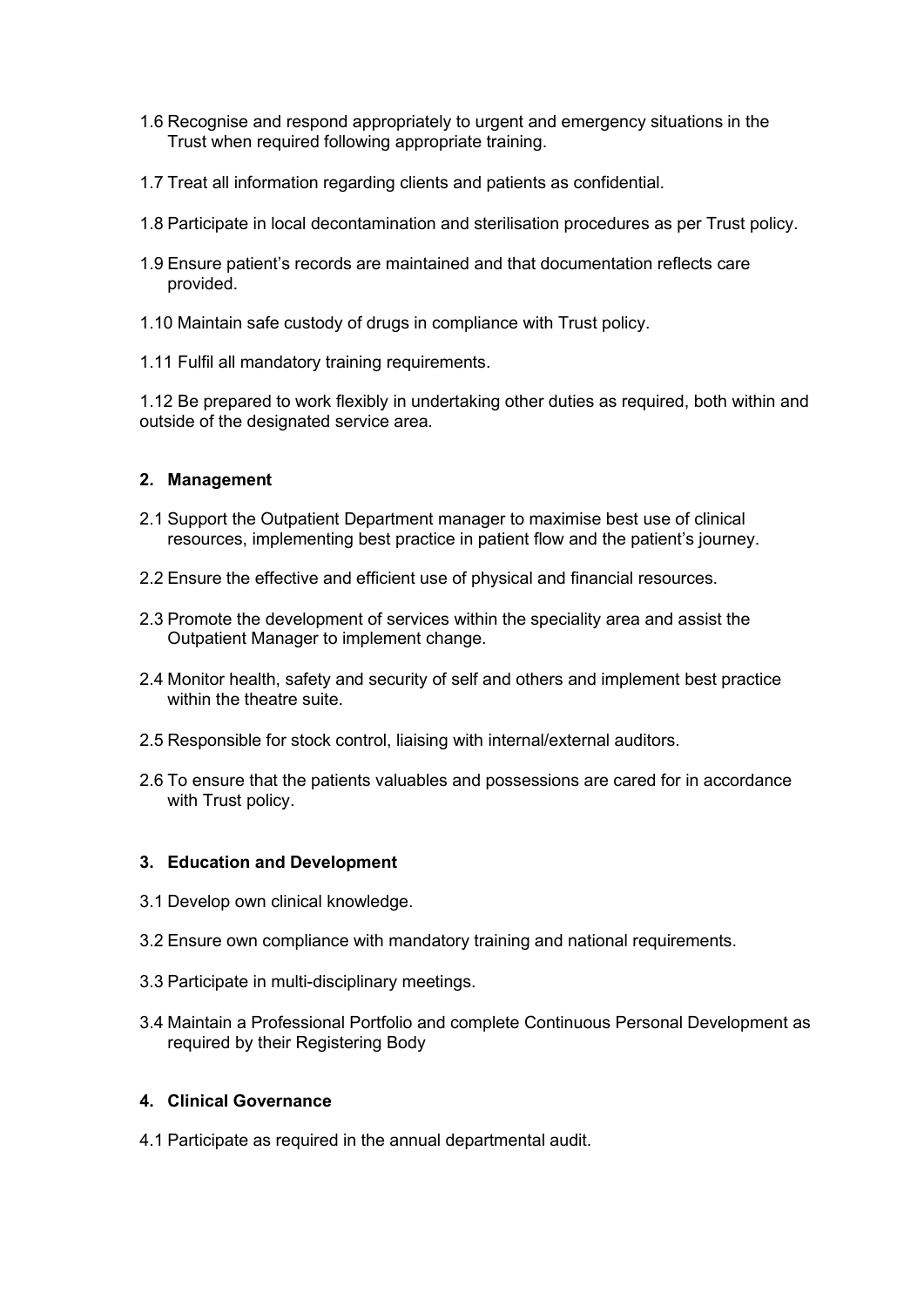- 4.2 Ensure compliance with policies, procedures and clinical guidelines; participate in the development of the same.
- 4.3 Continually monitor standards of care and assist in the improvement of care, take part in benchmarking, audit and research within the speciality.
- 4.4 Act in a prompt and timely manner of incident reporting, investigation & provision of the information to day surgery unit manager.
- 4.5 Promote people's equality, diversity and rights.
- 4.6 To be aware of duties and responsibilities in relation to risk management.

#### **5. Research**

- 5.1 Actively keep up to date with research based changes, ensuring they adhere to all new protocols, policies and guidelines.
- 5.2 Participate in local research and projects as directed by senior members of the team.
- 5.3 To be aware of all current medical research relating to the operating department.

#### **6. General Responsibilities**

- 6.1 Adhere to Trust Policy and Procedures.
- 6.2 Maintain up to date skills and knowledge and maintain awareness of professional issues.
- 6.3 Maintain a professional portfolio.

#### **Confidentiality**

As an employee you have a responsibility to maintain the confidentiality of any confidential information which comes into your possession regarding patients, employees or any other business relating to the Tetbury Hospital Trust

Your attention is drawn to the confidential nature of information collected within the health service. The unauthorised use or disclosure of patient or other personal information is a dismissible offence and in the case of computerised information could result in a prosecution for an offence or action for civil damages under the Data Protection Act.

# **Health & Safety**

As an employee you have a responsibility to abide by all of the safety practices and codes provided by the Trust and have an equal responsibility with management for maintaining safe working practices for the health and safety of yourself and others.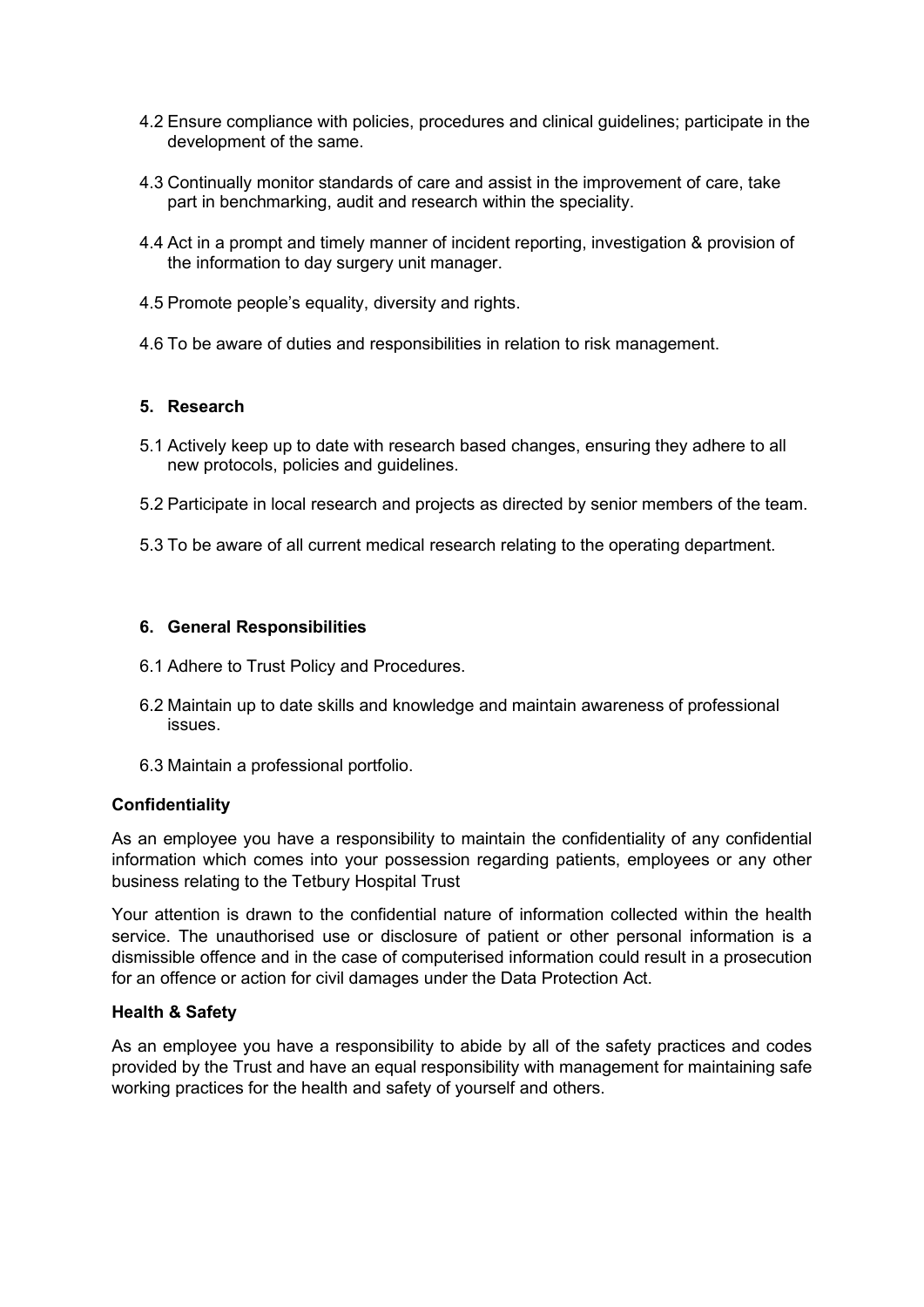Employees must be aware of the responsibilities placed on them under the Health and Safety at Work Act (1974), and associated legislation, to maintain a safe working environment for both staff and visitors,

All employees must comply with the Trust Infection Control Policy. All employees must attend infection control training

# **Quality Assurance**

As an employee of the Trust you are a member of an organisation that endeavours to provide the highest quality of service to our patients. You are an ambassador of the organisation and, as such, are required to ensure that high standards are maintained at all times.

# **Equal Opportunities**

As an employee you have a responsibility to ensure that all people that you have contact with during the course of your employment, including patients, relatives and staff are treated equally in line with the Trust's Equal Opportunities Policy.

# **Risk Management**

You have a responsibility for the identification of all risk which have a potential adverse effect on the Trust's ability to maintain quality of care and the safety of patients, staff and visitors, and for the taking of positive action to eliminate or reduce these.

# **General Notes**

The duties outlined in this role specification serve as a guide to the current and major responsibilities of the post. The duties and obligations associated with the post will inevitably vary and develop and the role specification will be reviewed on a regular basis. Changes will be subject to consultation with the post holder.

# **Safeguarding**

All employees have a responsibility to support the safety and well-being of children, young people and adults at risk of harm and to practice in accordance with legislation. Knowledge, skills and competency are to be maintained according to role and responsibilities in order to fulfil Safeguarding Children and Adults at Risk responsibilities. All employees are expected to comply with existing local Safeguarding policies and procedures

# **Development**

The Trust is committed to supporting the development of all staff. All employees have a responsibility to participate in regular 1:1s and appraisals with their manager and identify performance standards for the post. As part of the appraisal process employees have a joint responsibility with their line manager to identify any learning and development needs in order to meet the agreed performance standards required of the post holder.

# **NHS Constitution**

As a commissioned provider of NHS services, Tetbury Hospital Trust has a responsibility to adhere to the NHS Constitution which establishes the principles and values of the NHS in England. It sets out rights to which patients, public and staff are entitled, and the pledges which the NHS is committed to achieve, together with responsibilities which the public, patients and staff owe to one another. All NHS Bodies private and third sector providers supplying NHS services are required by law to take account of this Constitution in their decisions and actions.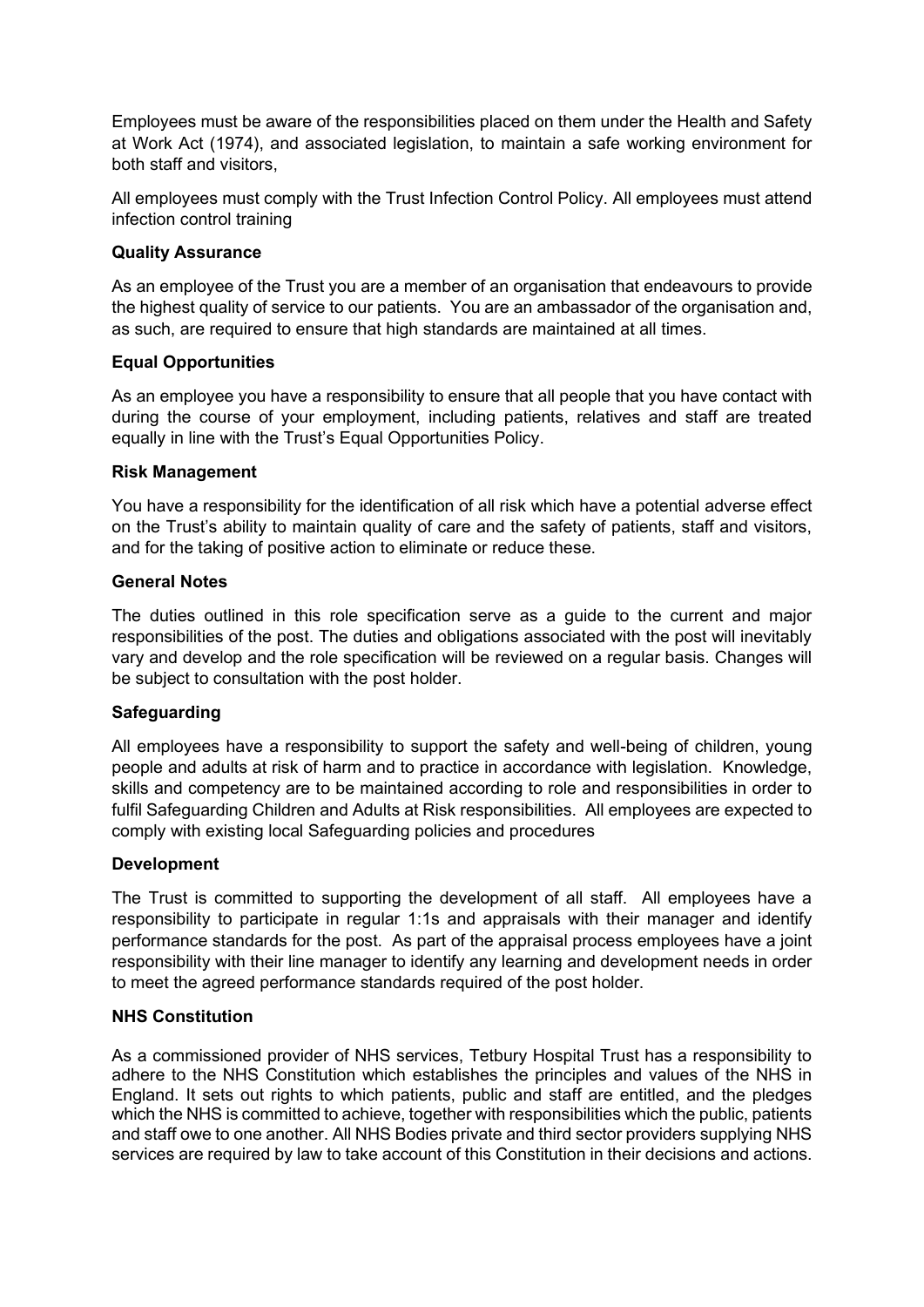A handbook accompanying the constitution may be found by going to [NHS Constitution for](https://www.gov.uk/government/publications/the-nhs-constitution-for-england)  England - [Publications -](https://www.gov.uk/government/publications/the-nhs-constitution-for-england) GOV.UK that essentially provides further and more detailed explanation of each of the rights and pledges.

#### **Criminal Records**

This post is subject to the Rehabilitation of Offenders Act (Exceptions Order) 1975 and as such it will be necessary for a submission for Disclosure to be made to the Disclosure and Barring Service to check for any previous criminal convictions.

# **PERSON SPECIFICATION**

*This document describes the qualities required for a post-holder that are not captured by the JD.* 

| <b>SPECIFICATION</b>                                                                                                                                           |                                                                                                                                                                                                                                                                                                                                                                       |                                                                                                                            |
|----------------------------------------------------------------------------------------------------------------------------------------------------------------|-----------------------------------------------------------------------------------------------------------------------------------------------------------------------------------------------------------------------------------------------------------------------------------------------------------------------------------------------------------------------|----------------------------------------------------------------------------------------------------------------------------|
|                                                                                                                                                                | <b>Essential</b>                                                                                                                                                                                                                                                                                                                                                      | <b>Desirable</b>                                                                                                           |
| <b>Qualifications</b><br>(This must include the level<br>required to appoint to the post.<br>Any requirement for registration<br>should also be recorded here. | <b>First Level Registered</b><br><b>Nurse</b><br><b>Operating Department</b><br>Practitioner                                                                                                                                                                                                                                                                          | Teaching and assessing<br>qualification                                                                                    |
| <b>Experience/Skills</b><br>(Type and level of experience<br>required to fulfil duties)                                                                        | Good level of clinical skills<br>$\bullet$<br>Ability to plan and priorities<br>own workload<br>Evidence of ability to work<br>$\bullet$<br>collaboratively in a multi-<br>disciplinary team<br>Knowledge of current<br>practice, research and<br>development within day<br>surgery and outpatient<br>areas<br>Work within the latest Code<br>of Professional Conduct | Phlebotomy<br>$\bullet$<br><b>ECG</b><br>$\bullet$<br>Pre-admissions<br>$\bullet$<br>Perioperative experience<br>$\bullet$ |
| <b>Communication Skills</b><br>(Indication type of communication<br>and audience.<br>e.g. face-to-face with patients,<br>presentations to colleagues, etc.)    | Ability to work as part of a<br>$\bullet$<br>team and in collaboration<br>with others using effective<br>verbal, written and<br>interpersonal skills                                                                                                                                                                                                                  | <b>Excellent communication skills</b><br>$\bullet$<br>- verbal, written, presentation                                      |
| <b>Flexibility</b><br>(Note here any flexibilities required<br>by the post.                                                                                    | Adaptable to change<br>$\bullet$<br>Working as a team member<br>to provide support and                                                                                                                                                                                                                                                                                |                                                                                                                            |